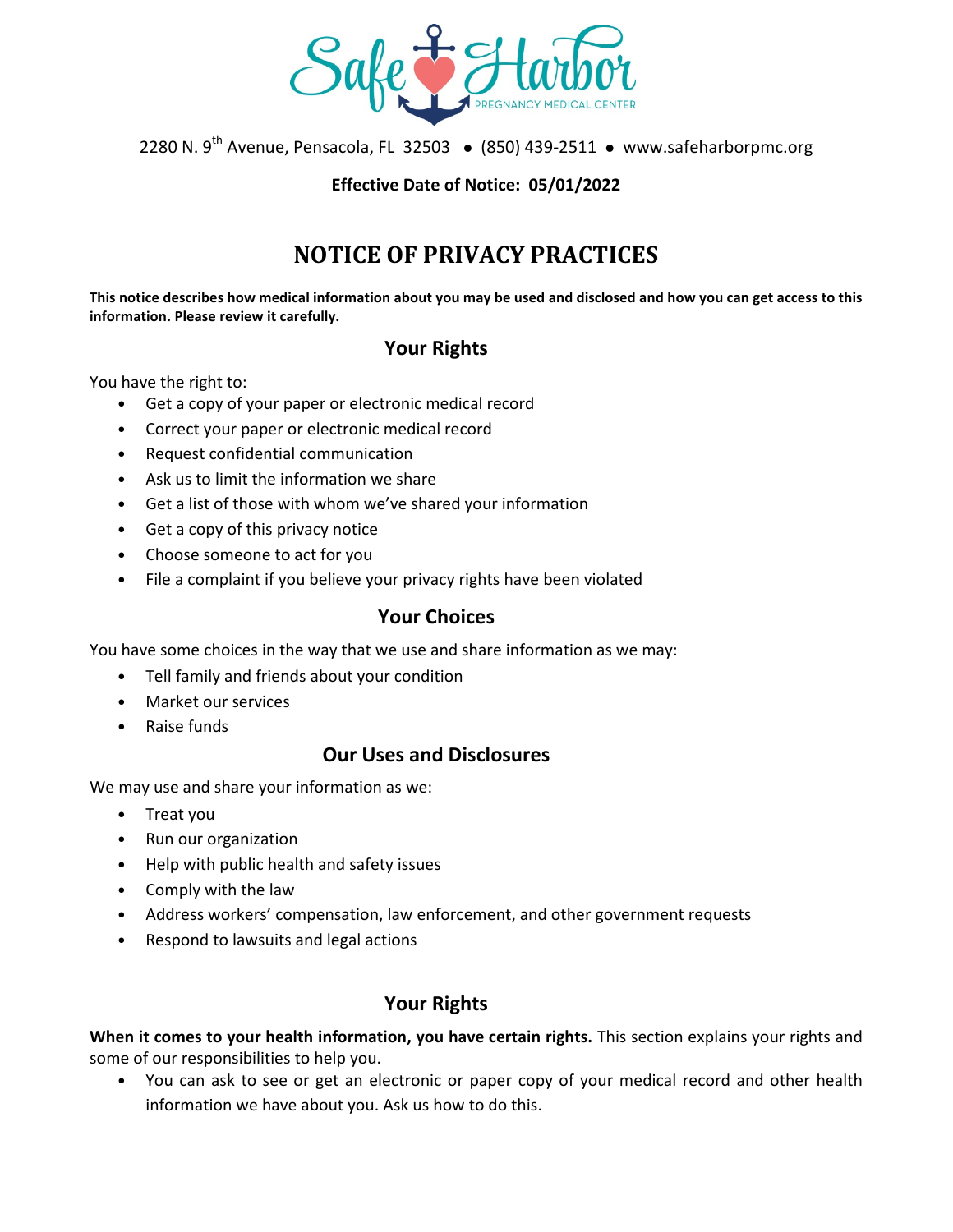• We will provide a copy or a summary of your health information, usually within 30 days of your request. We may charge a reasonable, cost-based fee.

### Ask us to correct your medical record

- You can ask us to correct health information about you that you think is incorrect or incomplete. Ask us how to do this.
- We may say "no" to your request, but we'll tell you why in writing within 60 days.

# Request confidential communications

- You can ask us to contact you in a specific way (for example, home or office phone) or to send mail to a different address.
- We will say "yes" to all reasonable requests.

### Ask us to limit what we use or share

• You can ask us not to use or share certain health information for treatment, payment, or our operations. We are not required to agree to your request, and we may say "no" if it would affect your care.

### Get a list of those with whom we've shared information

- You can ask for a list (accounting) of the times we've shared your health information for six years prior to the date you ask, who we shared it with, and why.
- We will include all the disclosures except for those about treatment, health care operations, and certain other disclosures (such as any you asked us to make).

# Get a copy of this privacy notice

You can ask for a paper copy of this notice at any time, even if you have agreed to receive the notice electronically. We will provide you with a paper copy promptly.

### Choose someone to act for you

- If you have given someone medical power of attorney or if someone is your legal guardian, that person can exercise your rights and make choices about your health information.
- We will make sure the person has this authority and can act for you before we take any action.

# File a complaint if you feel your rights are violated

- You can complain if you feel we have violated your rights by contacting us.
- You can file a complaint with the U.S. Department of Health and Human Services Office for Civil Rights by sending a letter to 200 Independence Avenue, S.W., Washington, D.C. 20201, calling 1- 877-696-6775, or visiting www.hhs.gov/ocr/privacy/hipaa/complaints/.
- We will not retaliate against you for filing a complaint.

# Your Choices

For certain health information, you can tell us your choices about what we share. If you have a clear preference for how we share your information in the situations described below, talk to us. Tell us what you want us to do, and we will follow your instructions.

In these cases, you have both the right and choice to tell us to:

- Share information with your family, close friends, or others involved in your care
- Share information in a disaster relief situation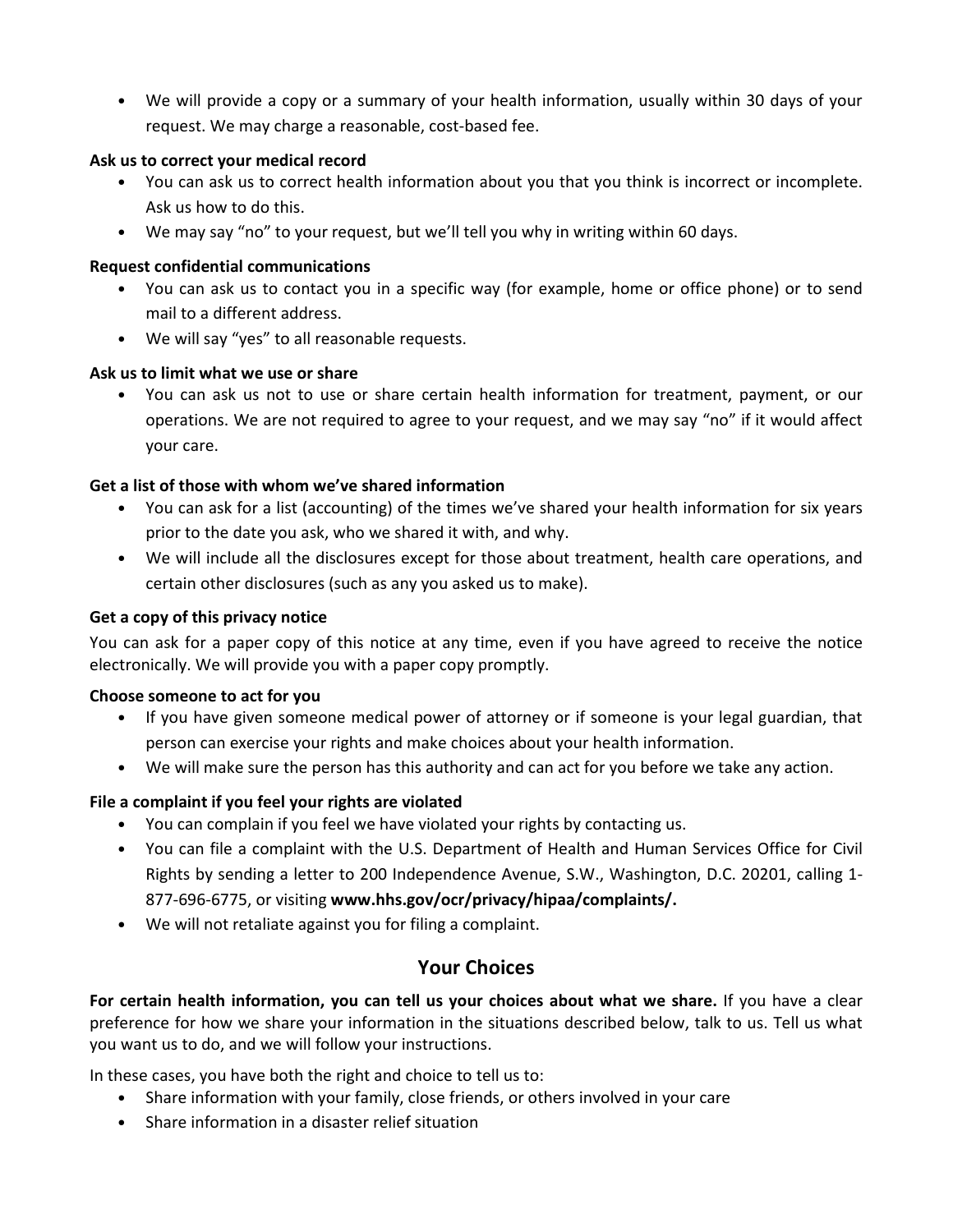If you are not able to tell us your preference, for example if you are unconscious, we may share your information if we believe it is in your best interest. We may also share your information when needed to lessen a serious and imminent threat to health or safety.

For Marketing purposes, we never share your information unless you give us written permission.

In the case of fundraising, we may contact you for fundraising efforts, but you can tell us not to contact you again.

# Our Uses and Disclosures

### How do we typically use or share your health information?

We use or share your health information in the following ways:

#### Treat you

We use your health information and share it with other professionals who are treating you. Example: A doctor treating you for an injury asks another doctor about your overall health condition.

### Run our organization

We use and share your health information to run our practice, improve your care, and contact you when necessary.

Example: We use health information about you to manage your treatment and services.

### Advertising & Promotion

For advertising and promotion, we may use your story and ultrasound images with all identifying information removed or de-identified to protect your privacy. www.hhs.gov/ocr/privacy/hipaa/understanding/consumers/index.html.

#### Help with public health and safety issues

We can share health information about you for certain situations such as:

- Preventing disease
- Helping with product recalls
- Reporting adverse reactions to medications
- Reporting suspected abuse, neglect, or domestic violence
- Preventing or reducing a serious threat to anyone's health or safety

#### Do research

We can use or share your information for health research.

#### Comply with the law

We will share information about you if state or federal laws require it, including with the Department of Health and Human Services if it wants to see that we're complying with federal privacy law.

#### Address workers' compensation, law enforcement, and other government requests

We can use or share health information about you:

- For workers' compensation claims
- For law enforcement purposes or with a law enforcement official
- With health oversight agencies for activities authorized by law

### Respond to lawsuits and legal actions

We can share health information about you in response to a court or administrative order, or in response to a subpoena.